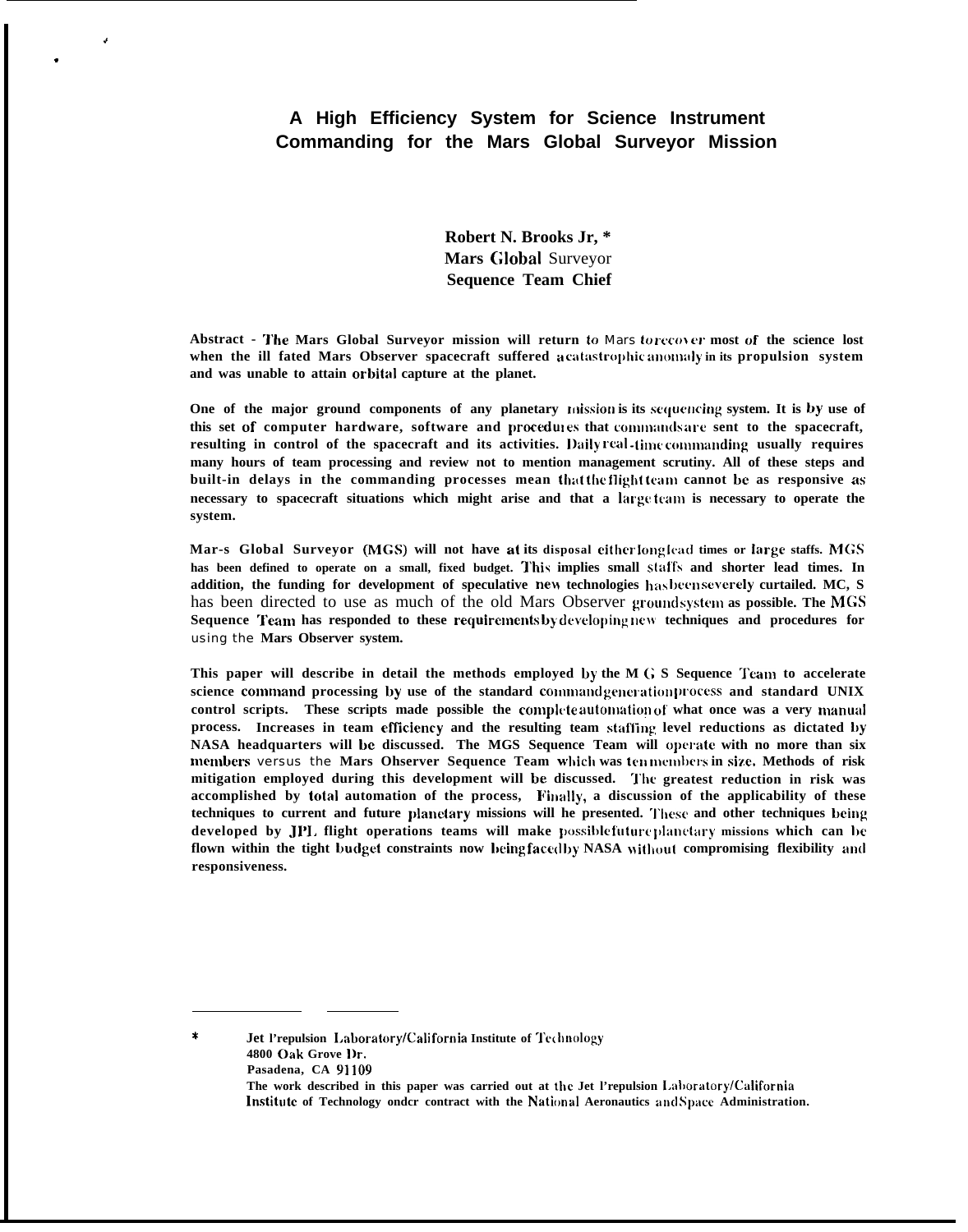#### INTRODUCI'1ON

The Mars Global Surveyor project has as its goal the mapping of the Martian surface in several spectral regions. Some arms are to be mapped in extremely high resolution. This will be accomplished by following a flight and operations strategy which uses the following design principles.

- The spacecraft will be a relatively simple dcvicc which will act as an orbiting platform from which to perform remote sensing of the planet's surface and atmosphere.
- The spacecraft will be placed in a low altitude (378 km), near circular, near polar orbit.
- The science instruments will be Nadir pointed with the remote sensing science instruments mounted on a rigid platform.
- Any and all instrument articulation will be performed internal to the instrument and be of a nonintcractivc, non-interfering nature.
- All control of the instruments will be managed and commanded by the remotely located science instrument teams. The JPL flight team will be a "port" through which commands move, but arc not interfered with.
- The flight team staffing will only be normal working hours.

These six basic design principles are intended to reduce complexity of operations, increase the autonomy of the Principle investigators over their instruments and, ultimately, reduce costs by reducing flight team workload and staffing requirements.

1 t became abundantly clear to management, the science teams and the operations team. that the level of science commanding necessary to accomplish mission goals was  $\frac{1}{1}$  lot going to be possible given the conservative operat ions techniques used by night teams on other JPL missions. A totally ncw approach would bc necessary to satisl'y 1 hese needs. Radical new techniques in mission operations had to be developed if MGS was going to operate within the fiscal and staffing constraints dictated by Congress and NASA headquarters.

The tool which project management decided to use for accomplishing this goal was Reengineering. MGS project management assembled a group of experts in their respective fields and reengineered all functions performed by the flight operations team. As a result of these deliberations several major improvements were made to existing processes and several ncw processes and capabilities were identified as necessary to attain the reduced staffing levels dictated by NASA and previously referenced in the abstract to this paper. One of those improvements was to the method by which science instruments are commanded.

This paper will dcscribc the Non-lntcractivc Payload Commanding (NI PC) process as it will be used during MGS flight operations. Following (his will bc a brief discussion of the application o f these operations strategies to future projects.

# TRADITIONAL NON-STORE]) SCIENCE INSTRUMENT COMMANJ) PROCESS MARS OBSERVER: A CASE STUDY

l'hc Mars Observer (MO) spacecraft was designed to allow command execution immediately upon receipt or for the storage of time-tagged commands into its onboard computer for later' execution. Stored commands Were referred to as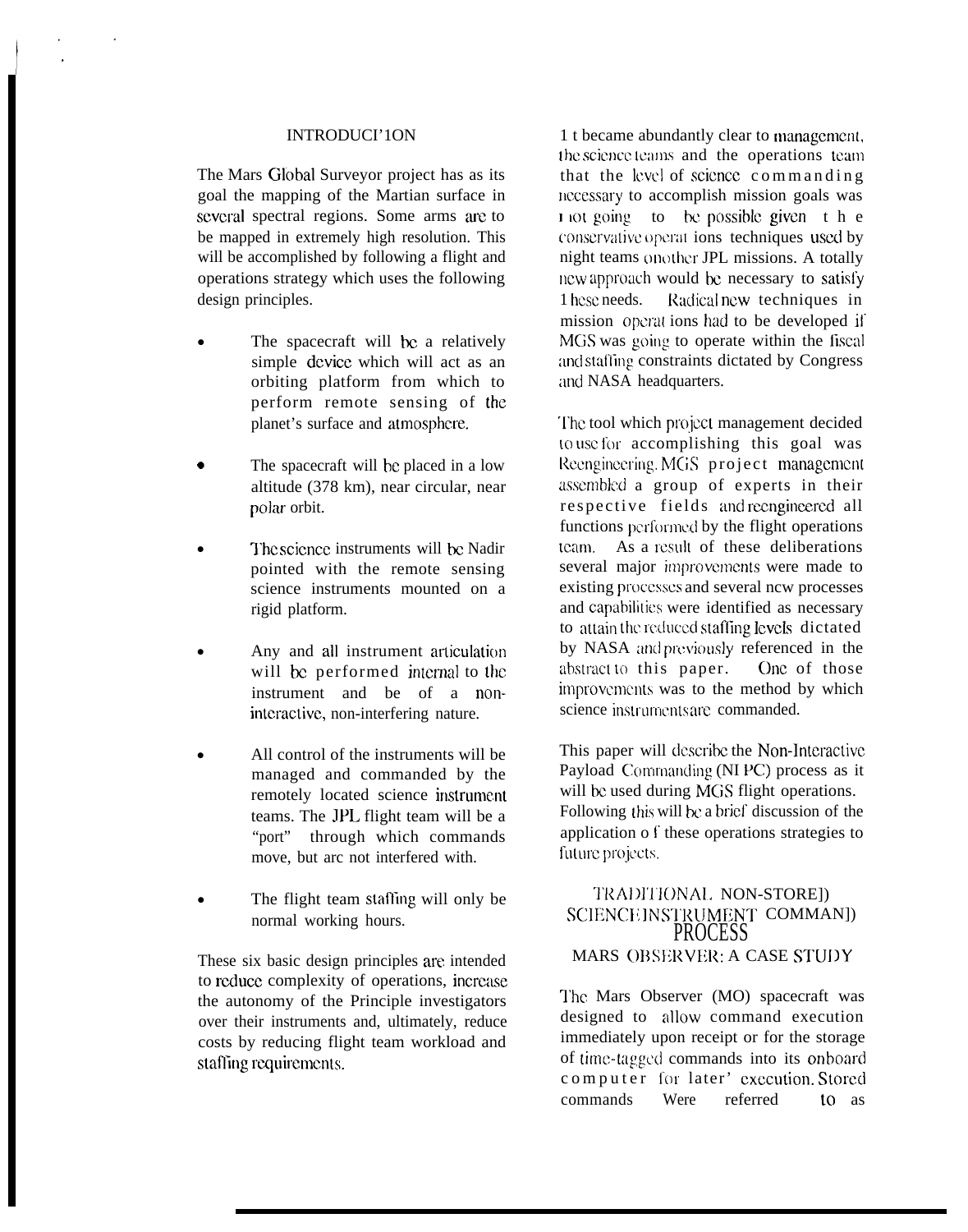"scqucnccs," and the spacecraft WaS capable of simultaneously executing several stored sequences.

The normal method of operating the  $MO$ spacecraft was to store onc or more sequences onboard and to allow them to execute. Non-stored commands were scrutinized very carefully to assure that no adverse interaction with current sequences, spacecraft configuration or power and thermal conditions would occur.

The MO science instruments were specifically designed to minimize their interaction with all spacecraft subsystems. These included power, thermal or any other dynamic states of the spacecraft bus. The ncm-interactive nature of the payload commands made it possible to permit the science instrument operators maximum freedom in sending non-interactive commands to their instruments in real-time.

This concept of allowing the scicncc teams to directly operate their own instruments was ncw to JPL. The Principle Investigators were located at their home institutions far from JP1,. Communication bctwccn JP1, and the Pls was accomplished clectronically by usc of computer networks. A central Project Data Base  $(PI)$ B) was established at the JPL facility in Pasadena. This PI )B served as a central repository for all files and telemetry exchanged throughout the flight team, including science requestors. Each science team had its own sccurc P1)B "bin," or subdirectory, for depositing command requests to bc processed.

in addition, other project teams had PDB bins. This partitioning of data file storage provided the ncccssary security to prevent erroneous comlnands from being transmitted to the spacecraft. It also provided members of the flight team logical locations to look when trying to locate command requests.

The actual process of submitting and tr ansforming these files for transmission 10 the spacecraft involved significant amounts of paperwork and meetings, not to mention the technical work of actually processing the data. The meetings were early in the  $\alpha$  process as  $w$  c]] as late. During the early meeting each requester would bring the lcquired paperwork and present to the attendees the rationale for doing the commands. This would be followed by scrutiny of the paper'wor'k to assure that all r equired information was present.

At the conclusion of this meeting all noninteractivc scicncc requests would bc handed to the team responsible for the conversion of the file from mnemonics to bits, the Scquence Team (SEO). Two members of the SEQ, the Sequence Integration  $\cdot$  Engineer (SIE) and the Software operations Engineer (SWOE) would rctricvc the files from the P1)B. The files would receive a brief visual scan and then be run through the sequencing Software to be checked for errors, reform atted and compiled. Some of the i tcms checked during this stage of processing included:

- Checking to assure that only approved team members commanded their own instruments.
- Assuring that each command was routed to the appropriate instrument.
- Assuring, that each command was a non-interactive command.
- Checking that all requests were properly formatted and structured.

This process usually required **20-30** minutes pcr file. After processing was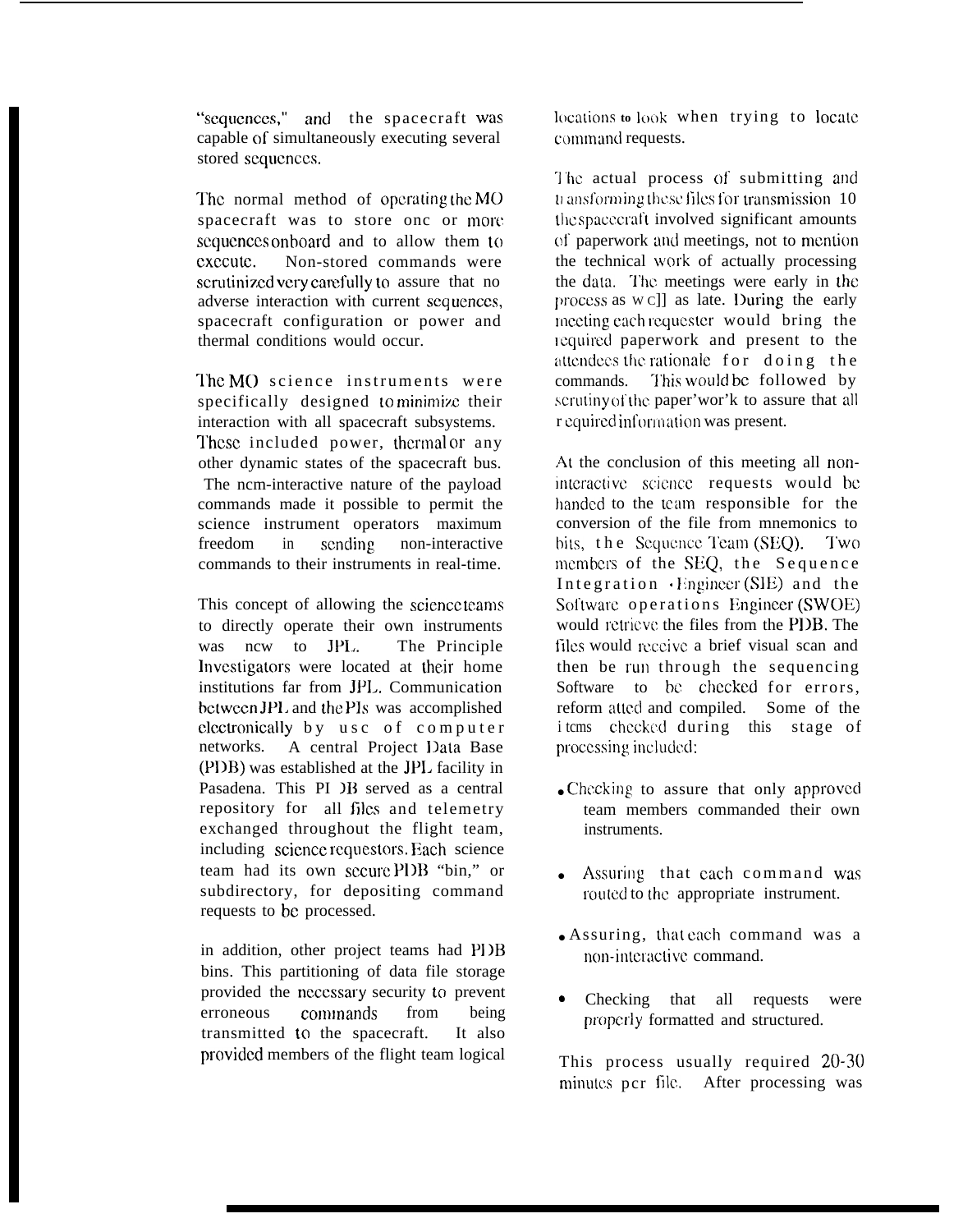complete the SIE would review the log, files gcncratcd by the above. processing. If errors were detected then the SIE would notify the requester and the request would be rejected. If no errors were found then the SWOE would install all resulting files pertaining to the request onto the P1)B and the SIE would transcribe, by hand, pertinent data about the request and its processing onto a paper command request form. This part of the process required  $30$ -45 minutes per request file. After the SIE and SWOE had complctcd all processing of a file, its paperwork was brought to the SEQ Team Chief (TC). The TC would make a quick look review of the command request form and sign-off the SEQ processing. Once signed by the TC the request was released by the SEO and handed to the next team in the uplink process, the Mission Control Team (MCT).

.

'1'hc MC'1' was tasked with packaging the resulting SEO generated binary rcprcscntation of the request into a form which could be radiated through the DSN. They were also required to define uplink windows based on DSN allocations. In addition to these tasks, the MCT entered the remaining data onto the command request for-m and prepared the entire request package for presentation at a Command Radiation Approval Conference.

l)uring this meeting operations management would review each request and, in some cases, scrutinize requests in detail. If operations management was satisticd that all processing had been cxccutcd properly and that the commanding was ncccssary then they would sign-off the request and approve it for radiation to the spacecraft. The MCI' would then queue the file(s) onto the command system for radiation and actually radiate the file(s). The MCT was also required to maintain logs of all uplink traffic.

The conservatism inherent in the above process was deemed necessary to avoid problems which might have been brought on by inappropriate commanding. It served the project vu-y WC1l for the first fcw months of Mars observer flight operations. I lowcvcr, it bccamc clear to project management, science requesters. and flight operations personnel that the process was much too slow and labor intensive to support the prcdictcd Ievcls of commanding for the mopping phase of the mission. Plans were made to increase throughput by removing unnecessary steps and products. This increased performance  $by a factor of 2.5, and for Mars Observatory$ this was acceptable. Unfortunately, the untimely loss of the MO spacecraft as it began orbit insertion prevented the flight [cam from ever implementing the ncw techniques. Flight operations would have to wait until a new project was begun before they could reap the advantages of the ncw process. That new project would be known as Mars Global Surveyor (MGS).

### <sup>1</sup> )ESCRIIV'ION OF MARS GI.OBAI> SURVEYOR NON-INTERACTIVE PAYLOAD COMMANDING PROCESS

The Mars Global Surveyor project rose as the Phoenix from the loss of Mars Observer. .IP1, has bccrl given the responsibility for developing and implementing MGS. Because of the short dcvclopmcnt cycle (about 2.5 years from inception to launch) MGS was directed to adhere to certain guidelines. Among these was a directive to make maximum usc of MO Ground 1 )ata Systcm (G1)S) elements. 1'o this cnd the MGS Mission Operations System (MOS), of which the GDS is a portion, set about reengineering the old  $M()$  processes and system to fit within the constraints defined by NASA headquarters. One clement of the GDS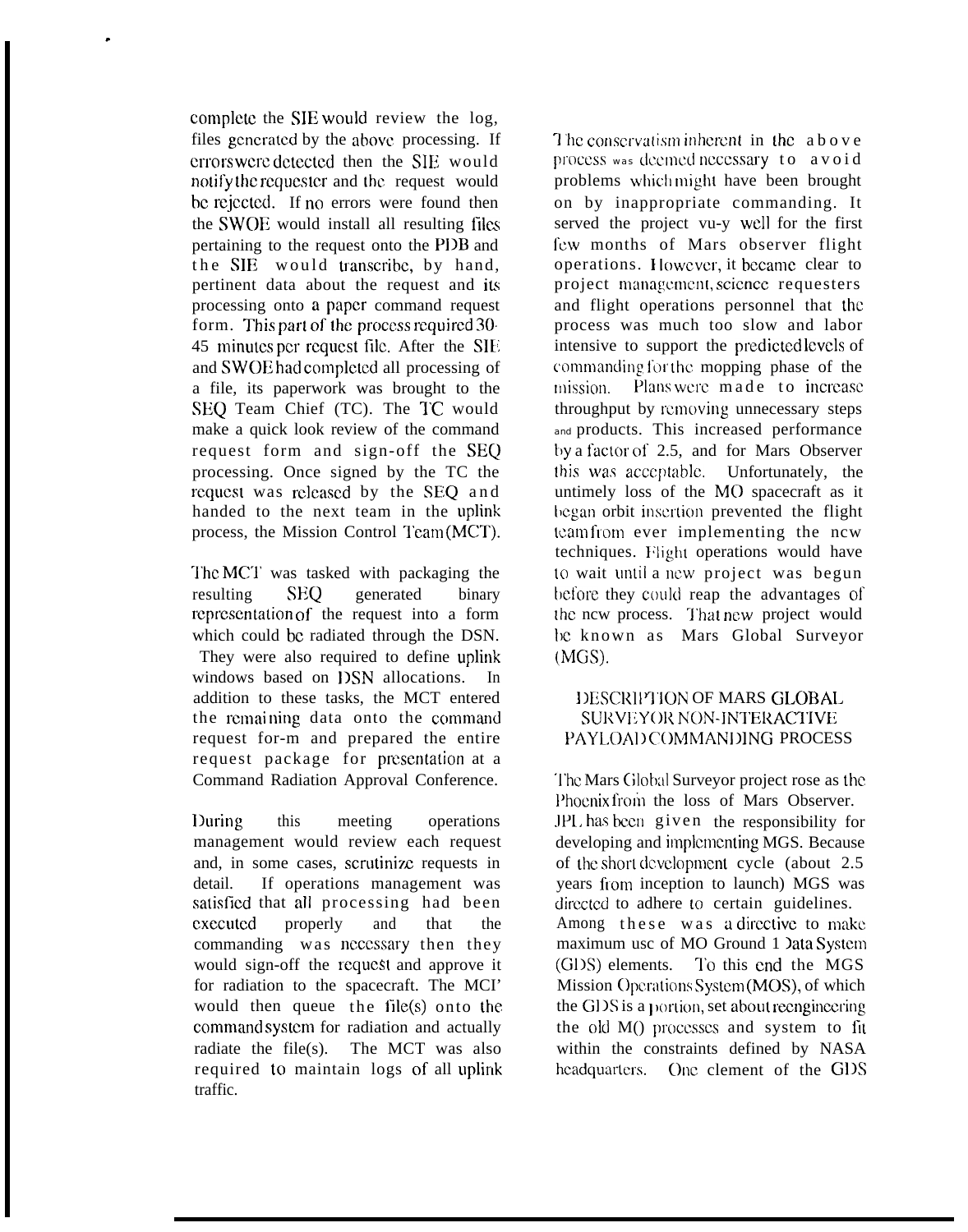which responded very agressively to these constraints was the Scquence Team (SEO).

,

The SEQ is responsible for generating all uplink products for transmission to the spacecraft. The NASA budget for MGS provided for a staffing level not to exceed  $60\%$  of the equivalent team's MO staffing level. This requirement, in turn, forced the MOS to completely reassess the techniques it would usc to command the spacecraft. Using the same tools as were used on MO, the SEQ has dcvclopcd a completely ncw strategy for commanding. One of Ihc new tcchniqucs, the Non-Interactive Payload Commanding  $(NIPC)$  process, is, for JPL, a radically ncw way of commanding scicncc instruments.

The suite of science instruments to be flown on the MGS spacecraft is a subset of those flown on MO. They are non-interactive in nature and arc constructed so that they cannot, by their own internal commanding, affect any other subsystems on the spacecraft. Each instrument carries its own internal Computer' which is capable of being programmed by the scientists responsible for its operation. The mechanism by which the scientists program their instruments is the NIPC process.

For the NIPC process to be feasible the flight team had to define a set of restrictions which, when satisfied, would qualify a command as a non-interactive payload command. These restrictions were:

- Command could not usc spacecraft rcsourccs, including power, thermal, orientation, cxcceding defined limits. All commands to be used as non-interactive payload commands are required to be qualified as such prior to launch.
- Command could not require usc of ground rcsourccs beyond the usc of the NIPC process and simply sending the command when DSN resources arc

available. No spccificd timing or order of transmission would be permitted.

● The execution by Lhc instrument of a Non-interactive Payload Command is not mission critical and if a command request is not sent, then the requester will simply resubmit the command or replan their strategy.

With these restrictions defined and accepted by the project, the NIPC process could be implemented. The NIPC process is a fully automated command generation process. It requires no flight learn staff to operate it. It is available 24 hours per day, 7 days per week but is only guaranteed available on standard workdays, Monday through Friday, 8:00 am to  $4:45$  pm Pacific time, excluding legal <sup>1</sup> 'cderal holidays, l'his means that it is always operating in the SEO computer on which it resides, but if that computer experiences a failure, then the process will be unavailable until the next standard work period begins.

"J 'he implcrncntation of the NIPC Process was to be done using, to the maximum extent possible, existing UNIX and MO tools. 'J'hcsc tools included UNIX c-shell, UNIX e- I nail, PERL, AWK and the standard set of sequencing tools which verify, validate and check command requests and then convert thcm from mnemonics to bits for radiation to the spacecraft. ]n fact, the final tool is composed 0[ ahnosl **95%** prc-existing tools, with the remaining 5% being composed of small, simple utilities written in the  $C$ 1 programming kmguagc. These utilities arc ] Iccded to tic the various modules of the sequencing system together or perform small house keeping tasks not performed by the larger programs,

'l'he invocat ion of the N] PC process is instigated by a science representative, usually a Principle investigator (PI) or an Experiment Representative (ER), from a project provided Science Operation Planning Computer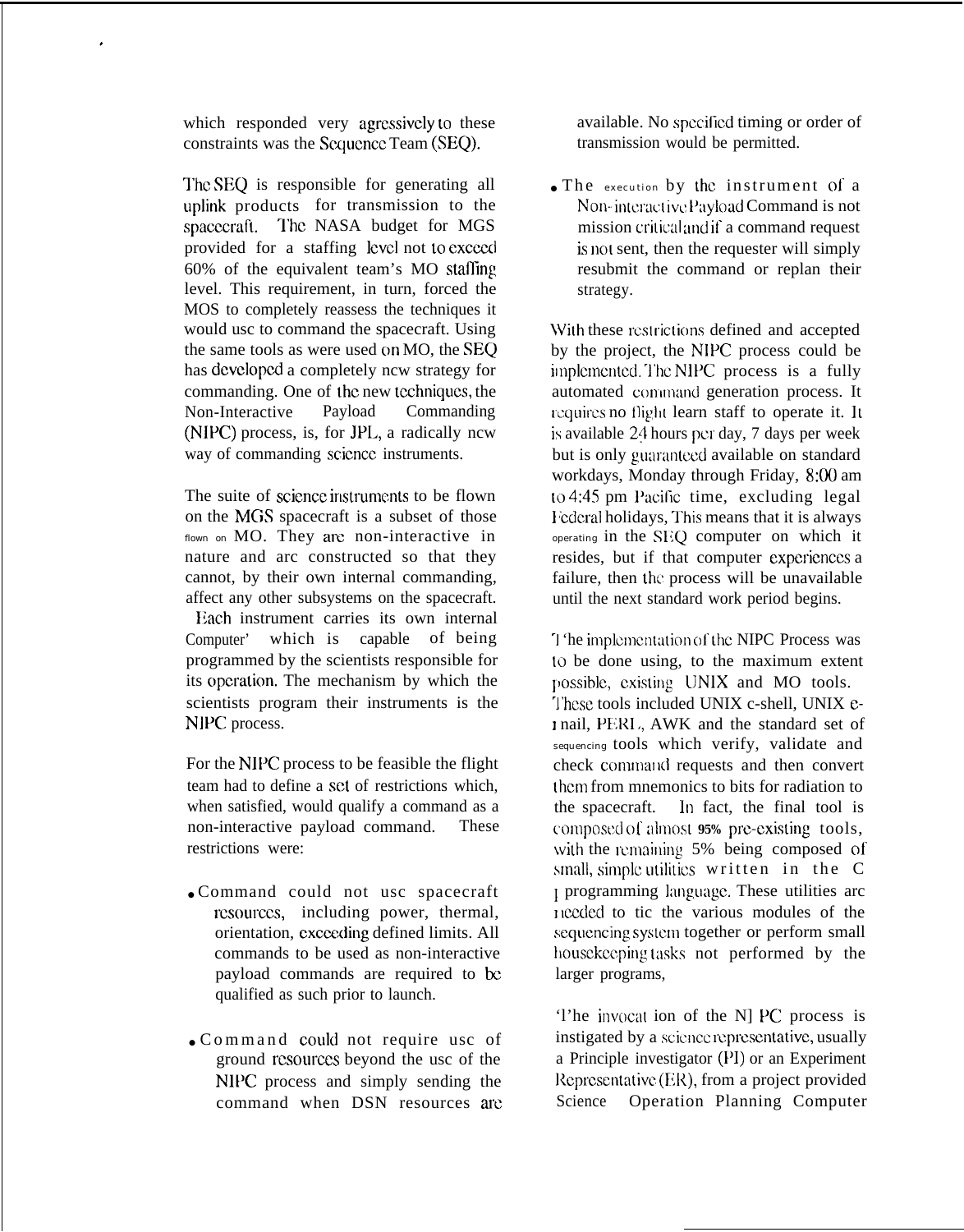(SOPC). The SOPC is remotely located at the PI's home facility, **usually** a university. This person can use the standard sequencing tool, SEQGEN, provided by the project, to build an ASCII file containing the commands being requested. This file is called a Spacecraft Activity Sequence File (SASF). In fact, most requesters don't build these SASFS using SEQGEN directly. They usc software which analyses previous data downlinkcd from their instrument, develops an observation plan based on those data and builds an SASF for thcm automatically. This SASF is then used as input to SEQGEN, which merely checks the SASF for syntactical and format errors. If errors are identified by SEQGEN, then the requester can usc SEOGEN to correct them or can edit the file with any convenient text editor.

.

Once an error free SASF has been generated it is installed onto the Project Data Base  $(PIDB)$ . The PDB is a large repository (several gigabytcs) of data storage space maintained by the project. Each PI is connected to  $JPL$  and the P]  $/B$  by high speed data lines. The PI IB is divided into "bins" or subdirectories. Each instrument team has its **own** bin into which it may deposit its SASFS containing commands. Only approved members of each team are given write permission to these bins. This strategy provides onc mechanism for command sccurit y.

After installing an SASF onto the PDB the requester uscs a projezt provided script to compose an electronic file release form (EFRF). This EFRF contains data which uniquely identify the file to be processed and is in a specific format. The script aids the requester in building this EFRF and then sends the EFRF to tbc SEQ computer running the NIPC process.

The first job performed by the NIPC process is to immediately notify the requester that it has received their EFRF. The NIPC process then reads the EFRF and extracts the tile <sup>I</sup> Iamcd within from the PI JB. The **lIIc k** copied into the N1 PC workstation and processing begins.

Processing is composed of several checks to assure the safety of the spacecraft is not compromised. First, the process checks for the legitimacy of the request source as onc permitted to be a source of NIPC commands. This is performed by the 1 ) acmon by comparing the c-mail source to <sup>u</sup> SF@ maintained list. The request must have come from an approved SOPC or the Icqucst is rcjcc[cd.

Next, the legitimacy of the user requesting the command is dctcrmincd. In this case, it is necessary to assure that the person lnaking the rcqucs( has permission to make Ihe request. It is done by the Dacmon and a program called MERGE. Both of these modules check the requester from the email address vs the PDB bin from which the request was extracted vs the bus interface unit address for the command, which is contained in the body of the SASF  $_{\text{VS}}$  the com mand mnemonic itsel f. Each requester is approved to only send commands to a specific instrument. The NIPC process builds its own SASF  $com$  posed only  $o$   $f$  those commands approved for a given requester. Any commands not available to a requester are rejected and not written onto this NIPC ~>cncr:lt~~d SASI~. "1'his strategy may **sound .> a** bil odd,' however it is useful for instrument teams when they wish to coordinate activities within their own instruments. This type of internal coordination bctwccn instruments is expected to occur during MGS mapping operations. '1'hc next check performed by the NIPC process is to check that the command is, in fact, a NIPC. The MGS spacecraft has a large list of commands it can process. NIPCs are only a small subset of those commands. SEQGEN, a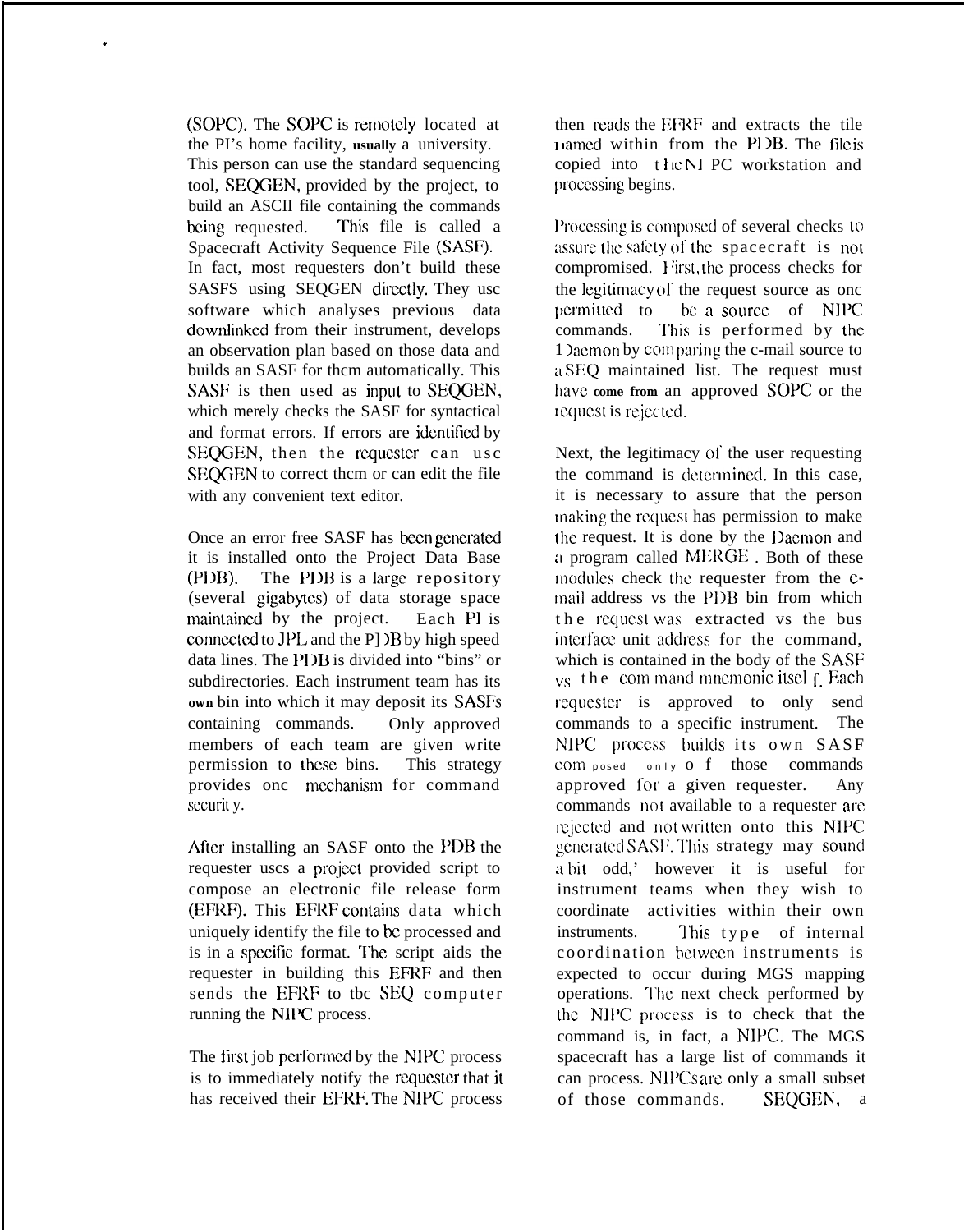functional spacecraft simulator, compares each command requested to a list of allowable commands. SEQGEN's list only contains al Iowablc commands. Any commands not contained in SEQGEN'S command 1 ist are rejected as unrecognized and not written onto the NIPC generated SASF.



SEQGEN also checks each requested command for proper formatting, structure and field values. If errors of these types arc encountered, then the NIPC process rejects the entire request and ceases processing. The reason for this resulting in a fatal error is because the NIPC process cannot determine with certainty how to correct the error. An incorrect modification to a request could cause an instrument to operate improperly or, in a worst case scenario, cause damage to an instrument by placing it in a mode inappropriate for observing conditions.

If at any time during the preceding processing an error occurs, the NII'C process notifies the original requester of the circumstances surrounding the failure. If no errors occur, then the request proceeds through the final steps of the NIPC process, converting the mnemonics in the SASF into binary data which can bc transmitted through the DSN to the spacecraft for eventual execution. Figure 1

is a graphic representation of  $t$  h e NIPC process.

As a final protective measure to the NIPC commanding process, all SEQ software :) nd hardware arc maintained by the project under formal configuration management. All files are protected from intruders by [INIX operating system security and network security. The MGS network which connects ail, SOPCs to JPL is a (losed network, with no accessibility from [hc outside world, including the INTERNET.

The performance of the NJ PC process is cxtrcmcly fast. in tests performed using the process as it will be used during flight operations the NIPC process can operate on [wo files simultaneously. In timing tests it requires between thirty seconds and two and a half m inutes to process an average sized (as compared 10 similar MO files) file from extraction of the original SASF from the PI IB to writing the final binary output files onto the PI  $\overline{AB}$  and notifying the requester of the completion of processing. As mentioned earlier, the process requires no operations personnel to run it and is available around the clock.

# NIPC PROCESS REDUNDANCY

The N] PC process is a doubly redundant process. Figure 2 shows the functionality of this redundancy. The redundancy is accomplished by actually having the requester send their EFRF to three SEQ workstations, the primary NIPC computer and first and second backup machines. This is handled by the aforementioned script which builds the EFRF. Lach backup machine keeps its list of EFRFs until the puimary NIPC computer informs them that it has finished processing a particular request. The primary dots this as the find step in its processing, immediately after it writes the resultant files onto the PDB. The primary machine also sends a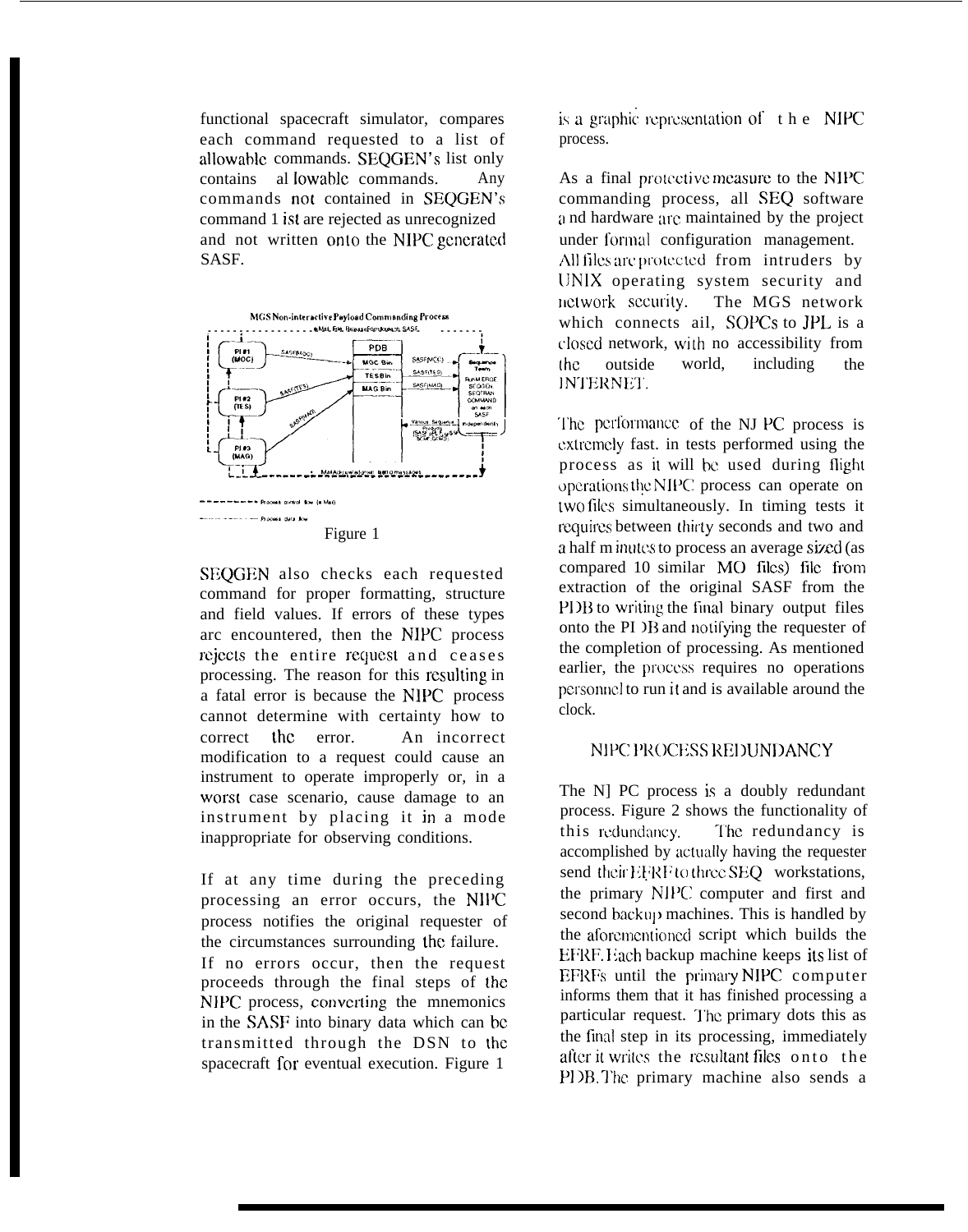periodic "ME OK' signal to both backup machines. The backup machines each run a small script which maintains its EFRF list and checks to make sure that it has received the "ME OK' signal from the primary machine. If at any time the first backup machine doesn't receive three consecutive "ME OK" signals from the primary then it will assume that the primary has failed and will begin running the NIPC process itself. The loss of signal from the primary will also tell the secondary backup that it should watch the



first backup, much as the first was watching the primary. The first backup sends "MI; OK' signals to the secondary backup and, if the secondary dots not receive this signal as expected, then it begins running the NH'C process. Finally, all three NIPC machines periodically interrogate all SOPCS to make sure that the project network is functioning and that the machines arc alive. If any N1l'C machine senses that a SOPC or the network is down it will notify the appropriate people at  $JPL$ .

### APPLICATION OF RESULTS TO FUTURE FLIGHT OPERATIONS

With federal budget ary constraints as severe as they have bccomc, NASA's budget can no Iongcr support the large phmctary missions of the past. Flight projects must operate with extremely small staffs while at the same time provide operational systems robust enough to mitigate risk of loss of the mission. There is no indication that these restricted budgets will be relieved any time in the near future. Processes must bccome more automated and flight teams must become more efficient if the small to moderate sized missions NASA is proposing arc to become reality.

Automation of the type described herein is essential if these future missions arc to bc sucessful. Large, expensive and lengthy development cycles for sophisticated uplink tools is no longer feasible nor necessary. The development of the NIPC process required approximately four total workweeks of cffort. 1 t requires little maintenance since it is composed of components which have been extensively tested during other mission's flight operations. All of these characteristics have resulted in almost noncxistant development costs, extremely rapid development periods and enormous operational savings. The NIPC process alone accounts for half of the Sequence team staff reduction from M() as mandated by NASA.

 $H_0$  wever, the usc of this strategy for science commanding is not its only application. Traditionally, all spacecraft bus commands arc treated as interactive commands. During MO flight operations the flight team discovered that several of the most frequently used bus  $co$  inmands were, in fact, noninteractive in nature. Upon this realization the flight team altered its software and procccluws to permit more rapid processing 01- those commands. These types of commands will exist on MGS and on all of the spacecraft expected to be flown as part of the Mars I exploration l'rogram (MEP). The spacecraft to be flown during MEI? will be more sopisticated than even MGS and will have greater autonomy implemented in onboard flight software, and hardware. This, in turn, will make possible even greater automation of the ground uplink system. A